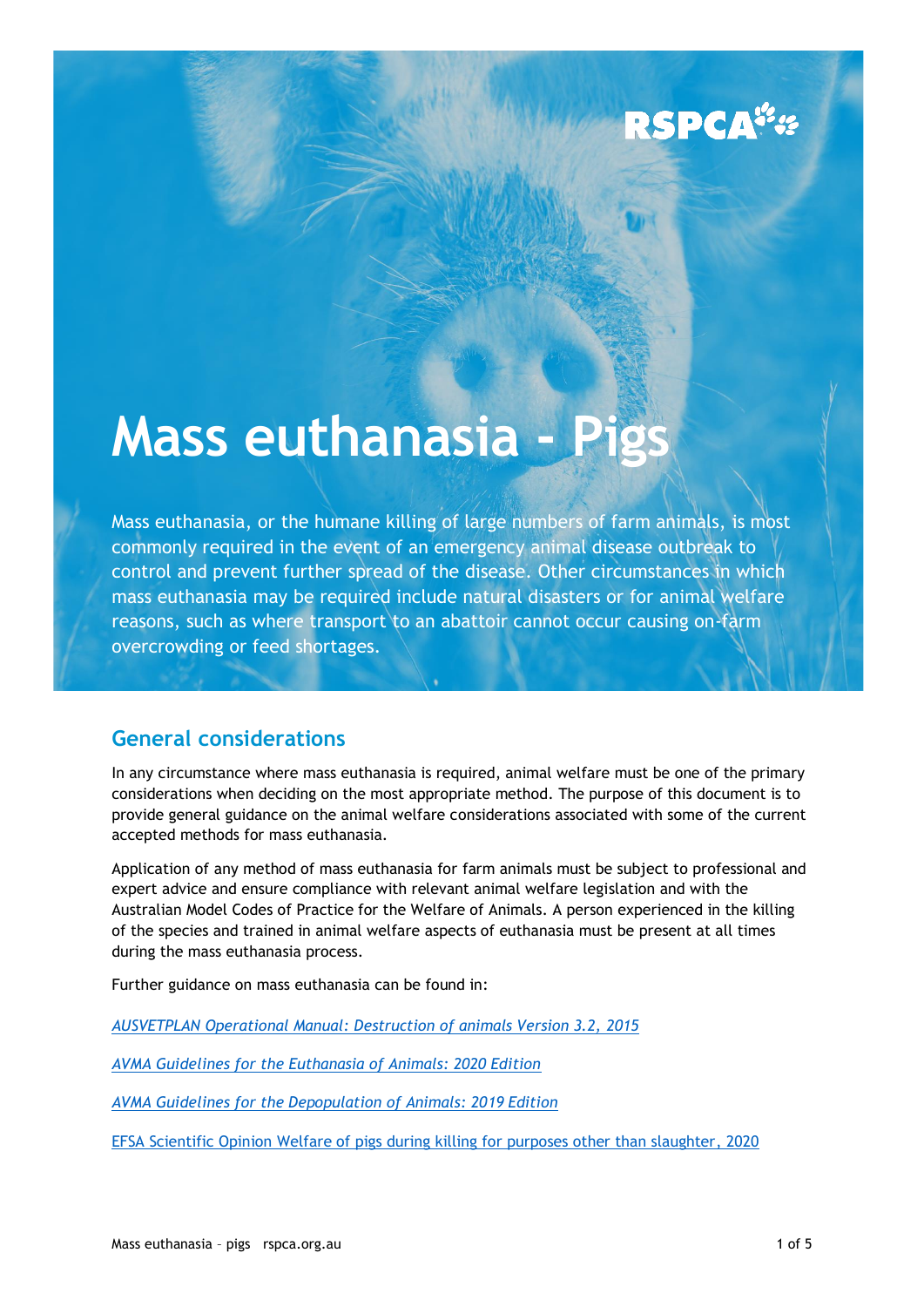# **ANIMAL WELFARE**

**When mass euthanasia is required, there are three critical points in which animal welfare must be considered:** 

- **1. Animal handling prior to euthanasia**
- **2. Effectiveness and choice of the euthanasia method**
- **3. Confirmation of death**

# **1. Animal handling prior to euthanasia**

When handling animals, low-stress handling techniques must be used to handle animals in a calm and quiet manner with an awareness of their flight zone. Any animal handling or restraint must occur in a way that minimises pain, injury, suffering or distress to the animal. Those responsible for the euthanasia of animals must be appropriately trained and competent.

Regarding the order and priority in which certain animals should be euthanased, some welfare situations should override disease control/eradication considerations during the mass euthanasia process. Some of these welfare situations may include:

- potentially dangerous or aggressive animals (such as bulls, sows with litters, or boars) should be euthanased first (i.e., before young animals)
- animals that cannot obtain feed or water or that have compromised shelter/housing, should be euthanased as a matter of priority
- sick and distressed animals should be euthanased before healthy animals
- young animals should be euthanased as a matter of priority
- unweaned animals should be euthanased at the same time as their mothers
- special consideration should be given to animals in parturition or late pregnancy.

# **2. Effectiveness and choice of euthanasia method**

The aim of euthanasia is to humanely kill animals. RSPCA Australia defines humane killing as when an animal is either killed instantly or rendered insensible until death ensues, without pain, suffering or distress. When possible, the method of mass euthanasia should be the same or similar to methods used for standard on-farm euthanasia of sick/injured animals or killing of animals determined unfit for human consumption at the time of slaughter.

Animal-related factors that must be considered when choosing the most appropriate euthanasia method include:

- type of infectious agent and sampling considerations
- species and age of animals
- number of animals involved
- state of domestication (tame, handled, wild)
- potential stress and amount of animal handling required
- location and housing system of the farm
- method and location of killing (on-farm, move to another location, abattoir/knackery)
- presence of nearby farms/premises with animals
- removal, disposal and destruction of carcasses.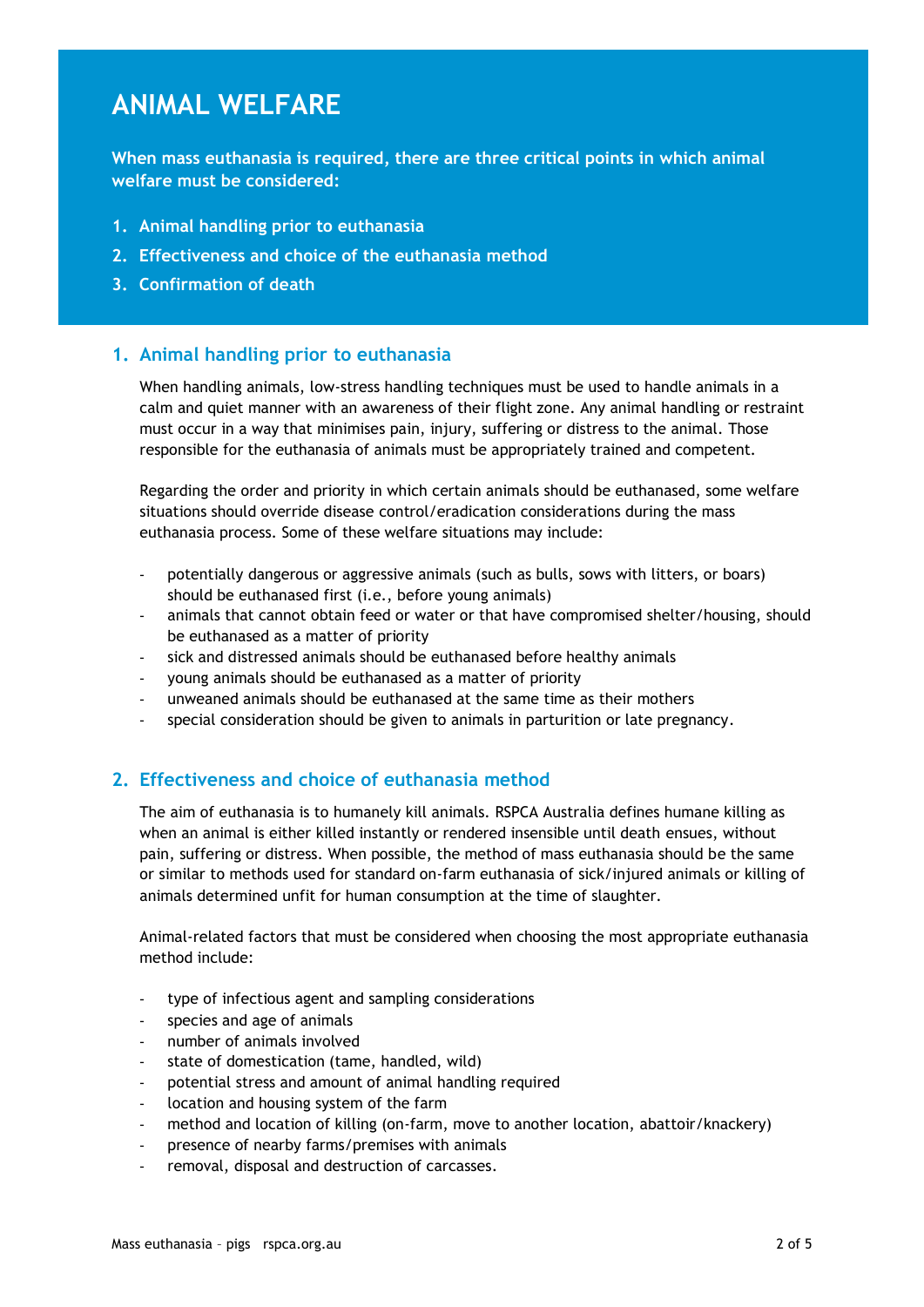Other factors that must also be considered when choosing the most appropriate euthanasia method include:

- public safety risk (i.e., zoonotic disease)
- facilities on farm
- availability of trained staff/equipment
- response time frame
- biosecurity and environmental issues
- decontamination
- human health and safety
- legal and regulatory requirements
- financial cost.

# **3. Confirmation of death**

After the euthanasia method has been applied, at least three signs to confirm death must be checked on each individual animal. Signs to confirm death may include:

- loss of consciousness (not enough in itself, as the animal may only be stunned)
- absence of rhythmic respiratory movements (may also be temporary respiratory failure)
- lack of corneal reflex or 'blinking' when the cornea is touched or stimulated (also happens in heavily anaesthetised animals)
- lack of pupillary reflex or pupils constricting in response to light (i.e., the pupils remain fixed and dilated)
- glazing of the eyes where the cornea becomes opaque, dry and wrinkled
- absence of heartbeat (requires expertise to detect; heartbeat can persist for some minutes)
- absence of a pulse (requires expertise to detect)
- loss of colour in the mucous membranes where they become pale and mottled, without refill
- lack of response to painful stimuli or withdrawal reflex (not a reliable method)
- lack of jaw muscle tension and slack tongue (may be difficult to determine)
- rigor mortis (onset after several hours).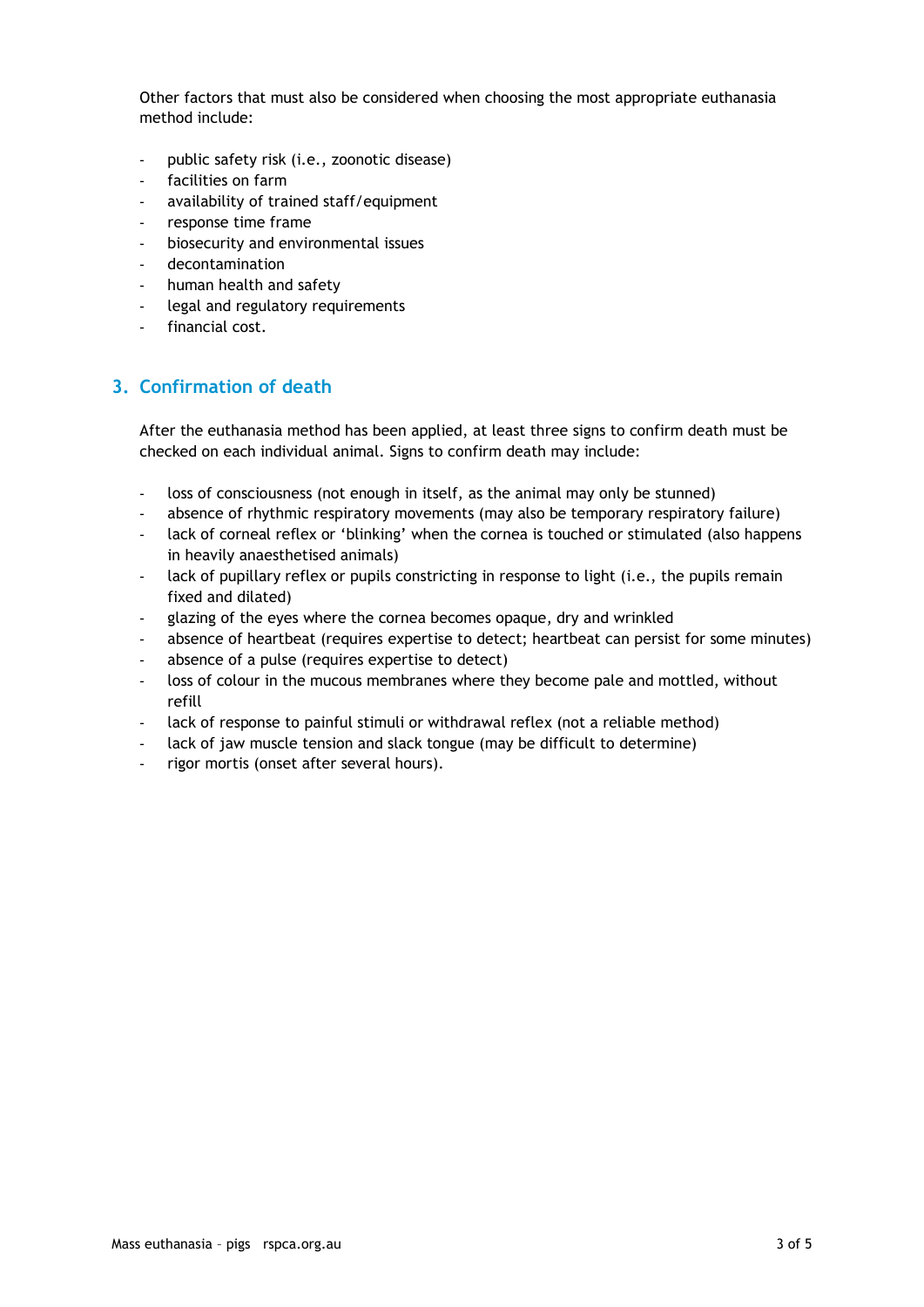# **Pigs**

# **Euthanasia methods**

Methods for mass euthanasia of pigs currently accepted include: carbon dioxide or inert gas, penetrating or non-penetrating captive bolt, firearms, and lethal intravenous injection.

Ventilation shutdown as a euthanasia method is **not** acceptable.

# *Injectable agents – IV Barbiturates only in piglets <5kgs*

Appropriate dose rates must be used and must only be administered intravenously in conscious piglets as via other routes can cause significant irritation to tissue.

#### **Welfare considerations**

- Individual handling, catching and restraint of piglets must follow correct normal handling procedures.
- Requires appropriate IV administration.
- Requires veterinary administration or supervision.

# *Carbon dioxide gas (CO2)*

May be a suitable option for piglets and pigs. Using containers CO<sub>2</sub> has been used for piglets <5kg in an on-farm setting and has been explored for older pigs in a research setting. Although it requires minimal handling, which is a benefit, there are welfare concerns around the aversiveness of  $CO<sub>2</sub>$  due to ocular and nasal nociceptor activation by carbonic acid and the experience of breathlessness.

#### **Welfare considerations**

- A gradual displacement method must be used so that piglets are not exposed to  $CO<sub>2</sub>$  concentrations of >30% until they are unconscious. Pigs can show signs of aversion and discomfort with sudden exposure to high CO<sub>2</sub> concentrations due to ocular and nasal nociceptor activation by carbonic acid.
- Any set up must allow for pigs to comfortably sit and stand in the container.
- Ensure that the container allows for visual observation of piglets during gas exposure.
- Gas concentration, temperature and flow rate must be monitored at all times.
- Gas inlet and gas flow must not be directly aimed at piglets.
- Pigs must be kept exposed to the gas at appropriate concentrations and for adequate time to ensure death.
- Behavioural responses to  $CO<sub>2</sub>$  can differ due to pig genetics, with more excitable breeds often having more adverse reactions in comparison to calmer breeds.

### *Inert gases (nitrogen or argon)*

Similar to CO<sub>2</sub>, inert gases may be a suitable option for piglets <5kg in small purpose-built containers, in which multiple piglets can be euthanased at the same time. Inert gases have the benefit of being undetectable to pigs and therefore may be less aversive than  $CO<sub>2</sub>$ .

#### **Welfare considerations**

- Any set up must allow for pigs to comfortably sit and stand in the container.
- Ensure that the container allows for visual observation of piglets during gas exposure.
- Gas concentration, temperature and flow rate must be monitored at all times.
- Gas inlet and gas flow must not be directly aimed at piglets.
- Pigs must be kept exposed to the gas at appropriate concentrations and for adequate time to ensure death.